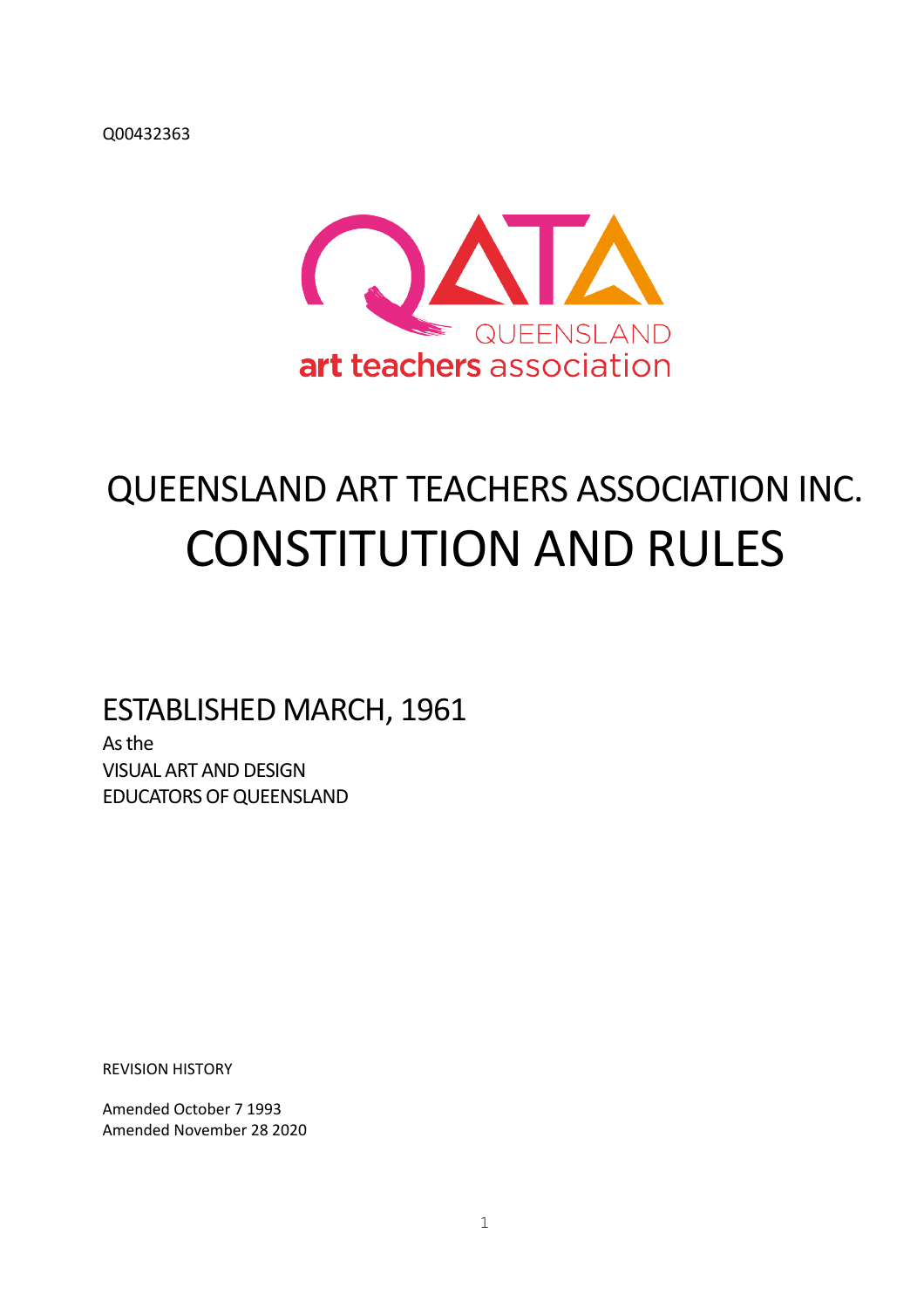#### Contents

| $1$ . | WORDS AND EXPRESSIONS TO HAVE MEANING IN THE ACT  3                |  |
|-------|--------------------------------------------------------------------|--|
| 2.    |                                                                    |  |
| 3.    |                                                                    |  |
| 4.    |                                                                    |  |
| 5.    |                                                                    |  |
| 6.    |                                                                    |  |
| 7.    |                                                                    |  |
| 8.    | APPROVAL AND REJECTION OF NEW MEMBERS  4                           |  |
| 9.    |                                                                    |  |
| 10.   |                                                                    |  |
| 11.   |                                                                    |  |
| 12.   |                                                                    |  |
| 13.   |                                                                    |  |
| 14.   | RESIGNATION, REMOVAL OR VACATION OF OFFICE OF MANAGEMENT COMMITTEE |  |
|       |                                                                    |  |
| 15.   |                                                                    |  |
| 16.   |                                                                    |  |
| 17.   |                                                                    |  |
| 18.   | QUORUM FOR, AND ADJOURNMENT OF, MANAGEMENT COMMITTEE MEETING  10   |  |
| 19.   | SPECIAL MEETING OF MANAGEMENT COMMITTEE  10                        |  |
| 20.   |                                                                    |  |
| 21.   | ACTS NOT AFFECTED BY DEFECTS OR DISQUALIFICATIONS  11              |  |
| 22.   | RESOLUTIONS OF MANAGEMENT COMMITTEE WITHOUT MEETING  11            |  |
| 23.   |                                                                    |  |
| 24.   | BUSINESS TO BE CONDUCTED AT THE ANNUAL GENERAL MEETING  11         |  |
| 25.   |                                                                    |  |
| 26.   | QUORUM FOR, AND ADJOURNMENT OF, GENERAL MEETING  12                |  |
| 27.   |                                                                    |  |
| 28.   |                                                                    |  |
| 29.   |                                                                    |  |
| 30.   |                                                                    |  |
| 31.   |                                                                    |  |
| 32.   |                                                                    |  |
| 33.   |                                                                    |  |
| 34.   |                                                                    |  |
| 35.   |                                                                    |  |
| 36.   |                                                                    |  |
| 37.   |                                                                    |  |
| 38.   | DISTRIBUTION OF SURPLUS ASSETS TO ANOTHER ENTITY  16               |  |
|       |                                                                    |  |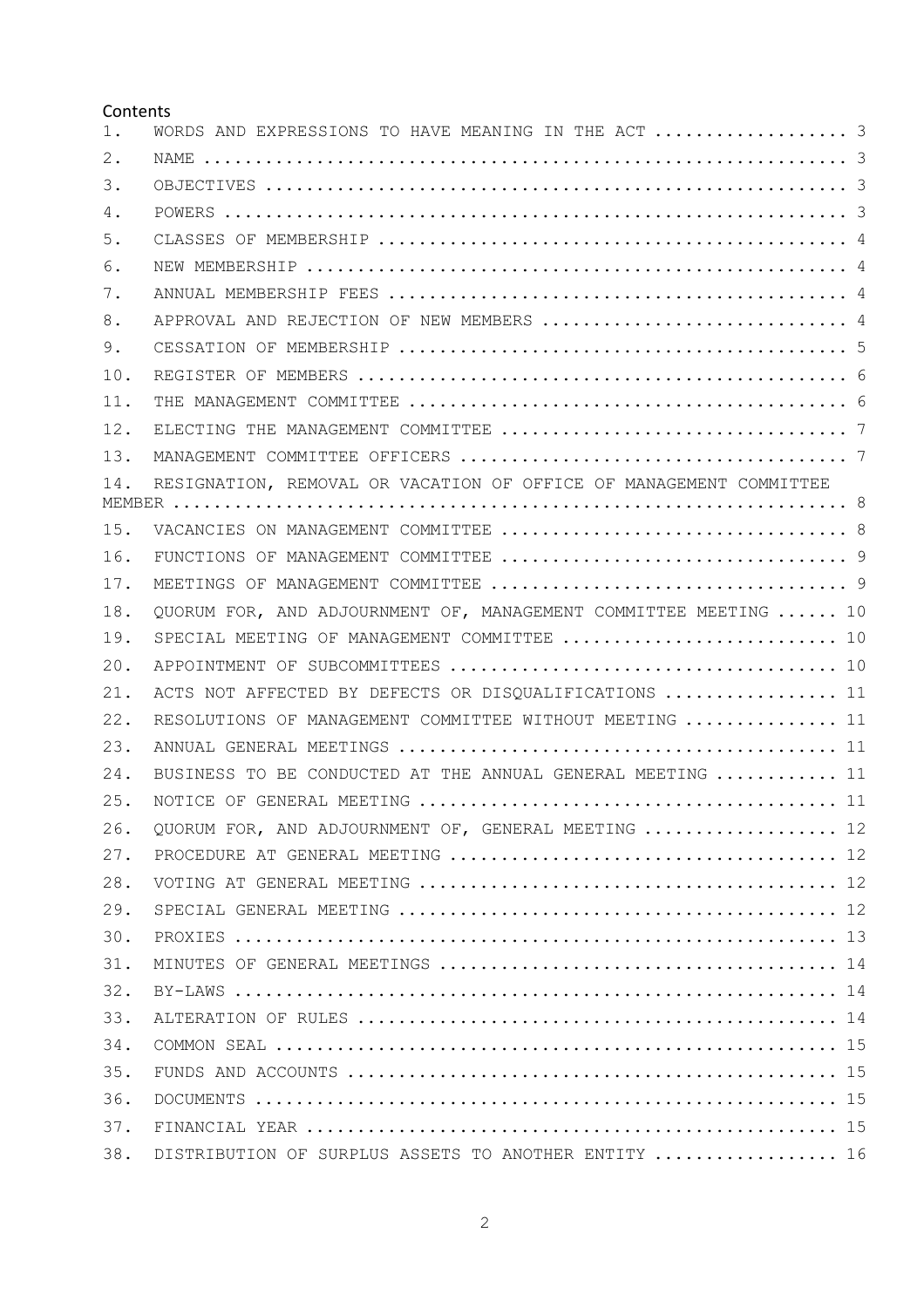## **1. WORDS AND EXPRESSIONS TO HAVE MEANING IN THE ACT**

A word or expression that is not defined in these rules, but is defined in the Associations Incorporation Act 1981 (QLD) has, if the context permits, the meaning given by the Act.

#### **In these Rules:**

- **Annual Membership Fee** means the fee payable to the Association for membership, as determined by the Association at the annual general meeting.
- A **committee meeting** is a meeting of the Executive.
- A **general meeting** is a meeting of the Executive and open to members of the Association.
- **Extraordinary general meeting** and **special general meeting** is an additional general meeting called by representatives to address a specific issue with 14 days' notice.
- **Financial Year** means the year ending on 31 December.
- **Life member** is an Executive approved individual with relevant knowledge and skill or a longstanding volunteer who has made valuable contributions to the objectives of the Association.
- **In writing** means documents may be in either electronic or hard copy format.
- **QATA** means the Queensland Art Teachers' Association Inc.
- **Executive Committee** means the elected management committee of the Association.
- **Member** means a financial member with the Queensland Art Teachers' Association in accordance with Clause 5 and has not resigned or been expelled from the Association.
- **Rules** mean the Rules of the Association (this document), as amended.
- **Secretary** means:
	- the person holding office under these Rules as Secretary of the Association, or
	- if no such person holds that office the Public Officer of the Association.
- **The Act** means the Associations Incorporation Act 1981.
- **The Regulations** means regulations under the Act.

## **2. NAME**

The name of the incorporated association is the "Queensland Art Teachers Association Inc." (the Association) and commonly shortened to and referred to as QATA.

## **3. OBJECTIVES**

The objectives of the Association are:

- a) to further education in, about and through Visual Art;
- b) to act as a medium of expression on all matters concerning Visual educators;
- c) to safeguard and raise standards and conditions of Visual Art teaching as a profession and
- d) to monitor and control the funds and other assets and the liabilities of the Association for the benefit of its members.

#### **4. POWERS**

- 1. The Association has the powers of an individual.
- 2. The Association may, for example
	- a) enter into contracts; and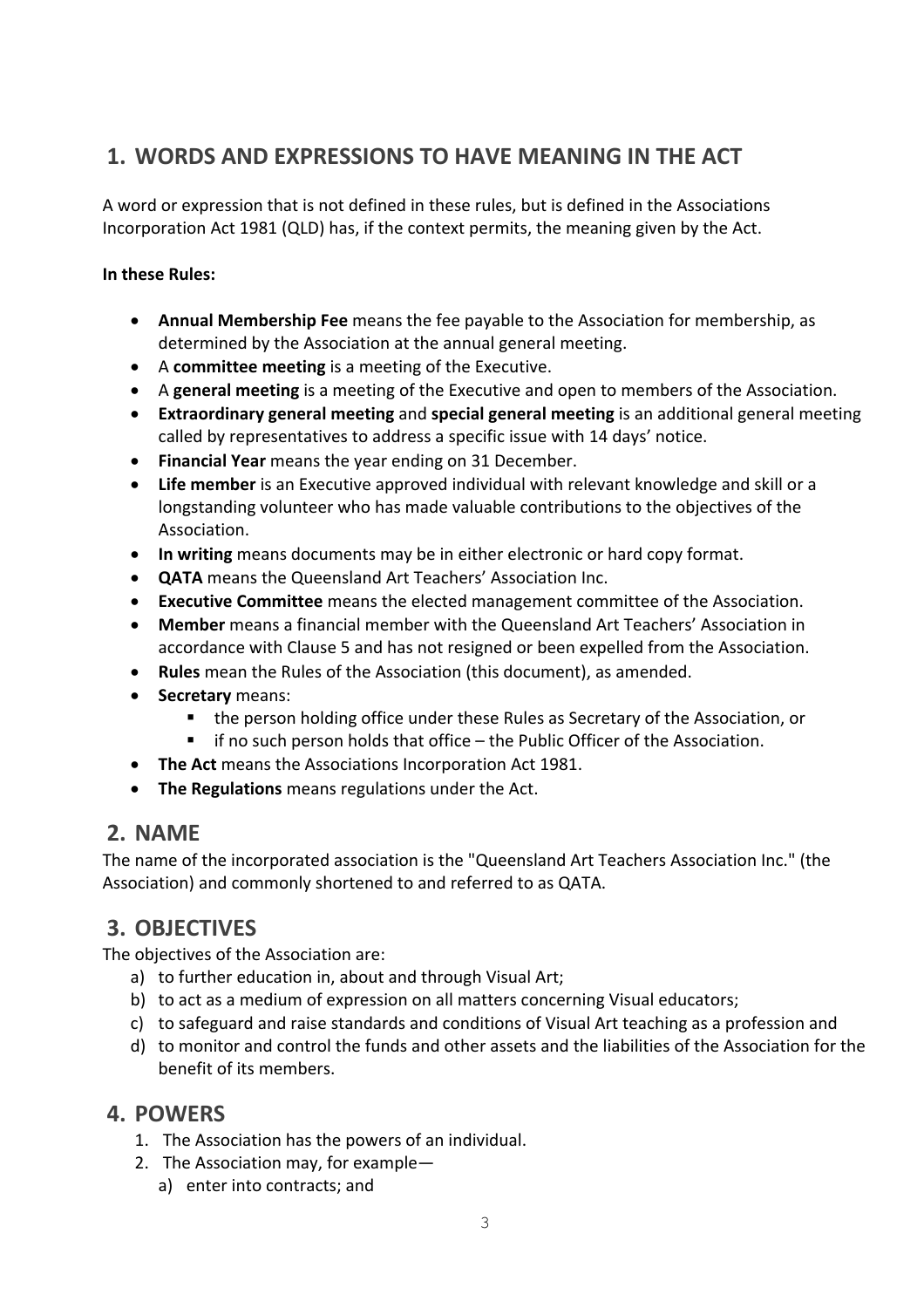- b) acquire, hold, deal with and dispose of property; and
- c) make charges for services and facilities it supplies; and
- d) do other things necessary or convenient to be done in carrying out its affairs.

## **5. CLASSES OF MEMBERSHIP**

The membership of the Association shall be divided into the categories set out hereunder. No person shall become a member of the Association unless the conditions of eligibility for the relevant category set out below, and the procedure for admission established by this Constitution, have been satisfied.

- 1. **Individual Members:** Persons who are professionally involved in Visual Art and education. The number of such Individual Members is unlimited.
- 2. **Institutional Members:** Educational or other organisations with multiple persons or representatives interested in furthering the aims of the Queensland Art Teachers Association Inc. shall be eligible for Institutional Membership at a reduced rate. Institutional membership covers up to 5 persons working in or representing the same Educational or other organisation. The number of such Institutional Members is unlimited.
- 3. **Institutional Sponsored Members:** Persons or representatives working in or representing an Educational or other organisation that holds Institutional Membership is granted Institutional Sponsored Membership. The number of such Institutional Sponsored Memberships is limited to 5 members per organisation.
- 4. **Tertiary Members:** Persons who are enrolled as full-time students in courses of study directly related to the Visual Art Education profession shall be eligible for complimentary student membership for the period of enrolment. The number of such Tertiary Members is unlimited.
- 5. **Life Members:** Persons elected to Life Membership by the committee are granted non-expiring Individual Membership. The two forms of Life members are:
	- a) Members serving in an Executive Committee role for a period of three years
	- b) Educators who are nominated by members and deemed by the committee to have made significant contributions to Queensland Visual Art education will be granted Life Membership.

The number of such Life Members will be determined by the committee.

6. **Honorary Members:** The Association may, from time to time, at any General Meeting elect, as an Honorary Member, any person who is vitally interested in Visual Art Education and its progress, but is not actively engaged in teaching visual art.

Honorary Members shall not be eligible for the position of President or for election to the committee.

## **6. NEW MEMBERSHIP**

An application for membership must be in the form decided by the management committee and can be submitted at any time through the application process or financial year.

## **7. ANNUAL MEMBERSHIP FEES**

The membership fee for each class of membership, with the exceptions of Life Membership, Honorary Membership and Tertiary Membership—

- a) will be reviewed on an annual basis and may be changed by majority vote at the annual general meeting and appropriate notification given to members
- b) is payable when, and in the way, the management committee decides.

## **8. APPROVAL AND REJECTION OF NEW MEMBERS**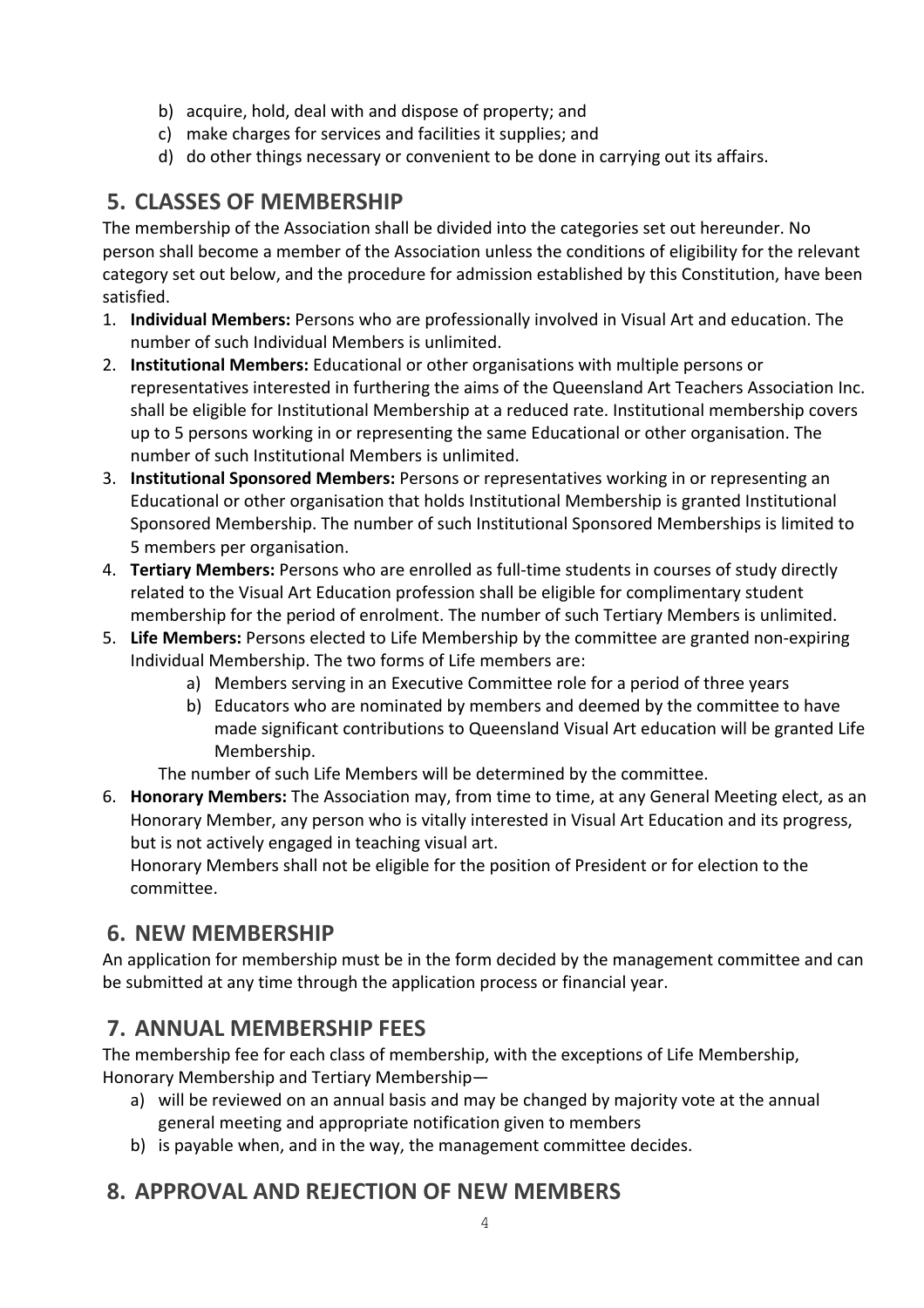- 1. The management committee may consider an application for membership at the next committee meeting held after it receives
	- a) the application for membership; and
	- b) the appropriate membership fee for the application.
- 2. The management committee must ensure that, as soon as possible after the person applies to become a member of the Association or association communication channel, and before the management committee considers the persons application, the person is advised
	- a) whether or not the Association has public liability insurance; and
	- b) if the Association has public liability insurance—the amount of the insurance.
- 3. The management committee may decide the eligibility of any person for membership of the Association or Association communication channels and may accept or reject the application.
- 4. If a majority of the members of the management committee present at the meeting vote to accept the applicant as a member, the applicant must be accepted as a member for the class of membership applied for.
- 5. The secretary of the Association must, as soon as practicable after the management committee decides to accept or reject an application, inform the applicant of the decision.
- 6. Association communication channels means any form of live or online communication that is managed by members of the Association and is subject to membership.

#### **9. CESSATION OF MEMBERSHIP**

- 1. Membership ends if an Individual or Institutional member fails to pay the annual membership fee within 8 weeks of receiving a reminder that payment is due.
- 2. A member may resign from the Association by giving a written notice of resignation to the secretary. The resignation takes effect at
	- a) the time the notice is received by the secretary; or
	- b) if a later time is stated in the notice—the later time.
- 3. The management committee may terminate a member's membership if the member
	- a) is convicted of an indictable offence; or
	- b) does not comply with any of the provisions of these rules; or
	- c) has membership fees in arrears for at least 2 months; or
	- d) conducts himself or herself in a way considered to be injurious or prejudicial to the character or interests of the Association.
- 4. Before the management committee terminates a member's membership, the committee must give the member a full and fair opportunity to show why the membership should not be terminated.
- 5. If, after considering all representations made by the member, the management committee decides to terminate the membership, the secretary of the committee must give the member a written notice of the decision.
- 6. Any member of the Association may be expelled by a resolution passed by the Association at any General Meeting by a simple majority. Any such resolution for the expulsion of a member shall be conveyed in writing to all members at least seven days before the General Meeting concerned.
- 7. All persons who cease to be members of the Association shall forfeit all right to claim upon the Association and its property and funds
- 8. Appeal against rejection or termination of membership
	- a) A person whose application for membership has been rejected, or whose membership has been terminated, may give the secretary written notice of the person's intention to appeal against the decision.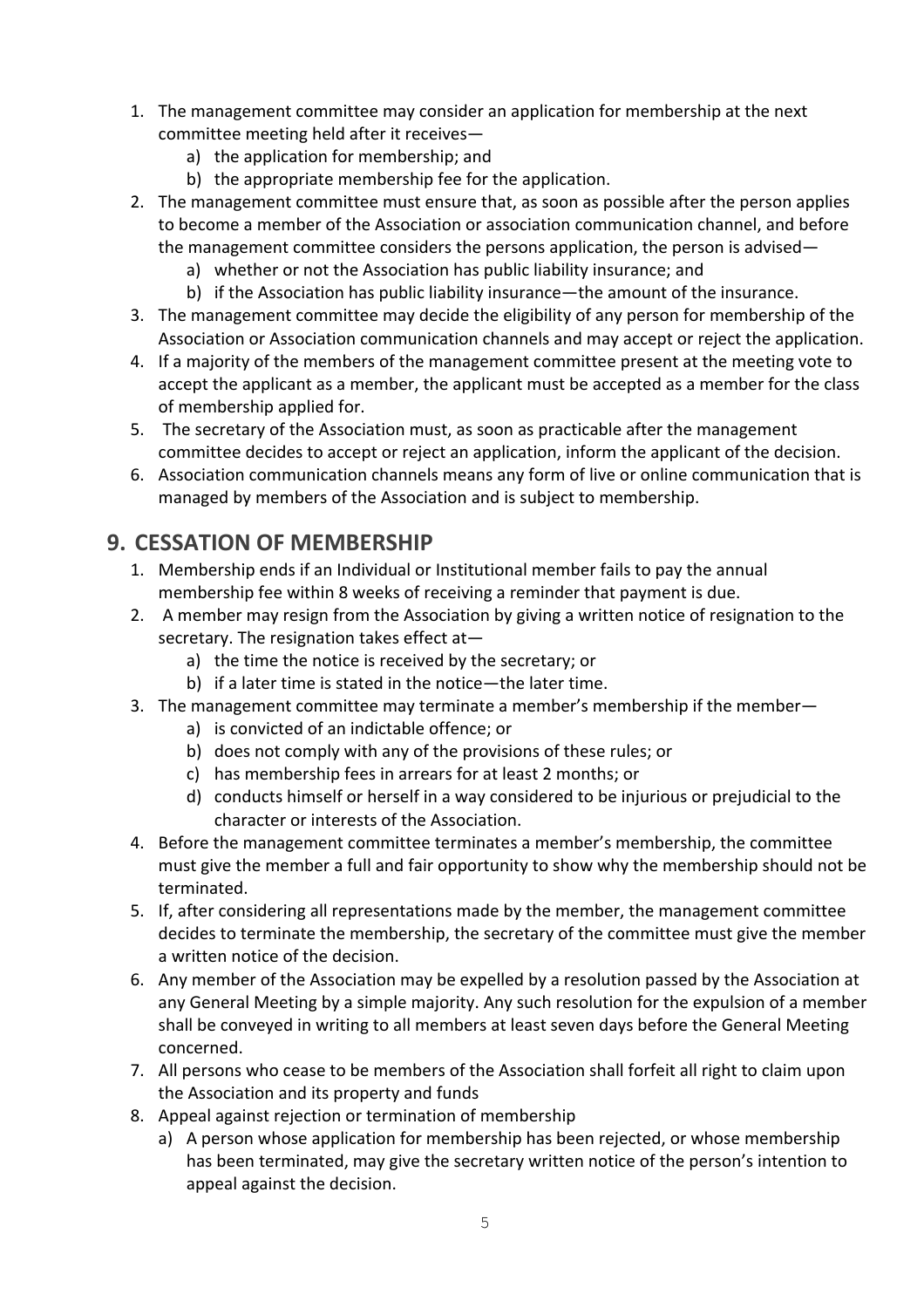- b) A notice of intention to appeal must be given to the secretary within 1 month after the person receives written notice of the decision.
- c) If the secretary receives a notice of intention to appeal, the secretary must, within 1 month after receiving the notice, call a general meeting to decide the appeal.
- 9. General meeting to decide appeal
	- a) The general meeting to decide an appeal must be held within 3 months after the secretary receives the notice of intention to appeal.
	- b) At the meeting, the applicant must be given a full and fair opportunity to show why the application should not be rejected or the membership should not be terminated.
	- c) Also, the management committee and the members of the committee who rejected the application or terminated the membership must be given a full and fair opportunity to show why the application should be rejected or the membership should be terminated.
	- d) An appeal must be decided by a majority vote of the members present and eligible to vote at the meeting.
	- e) If a person whose application for membership has been rejected does not appeal against the decision within 1 month after receiving written notice of the decision, or the person appeals but the appeal is unsuccessful, the secretary must, as soon as practicable, refund the membership fee paid by the person.

#### **10. REGISTER OF MEMBERS**

- 1. The secretary or nominated management committee member shall keep and maintain a register of members in which shall be entered
	- a) the full name of the member and/or institution;
	- b) the contact details of the member;
	- c) the date of admission as a member;
	- d) any other particulars the management committee or the members at a general meeting decide.
- 2. The register shall be available for inspection by members on application to the Secretary or at any general meeting.
- 3. Prohibition on use of information on register of members. A member of the Association must not
	- a) use information obtained from the register of members of the Association to contact, or send material to, another member of the Association for the purpose of advertising for political, religious, charitable or commercial purposes; or
	- b) disclose information obtained from the register to someone else, knowing that the information is likely to be used to contact, or send material to, another member of the Association for the purpose of advertising for political, religious, charitable or commercial purposes.

Sub rule 10.3 does not apply if the use or disclosure of the information is approved by the Association.

#### **11. THE MANAGEMENT COMMITTEE**

- 1. The management committee of the Association consists of a president, vice-president, treasurer, secretary, and any other members the Association members elect at a general meeting.
- 2. A member of the management committee must be a member of the Association.
- 3. At each annual general meeting of the Association, the members of the management committee must retire from office, but are eligible, on nomination, for re-election.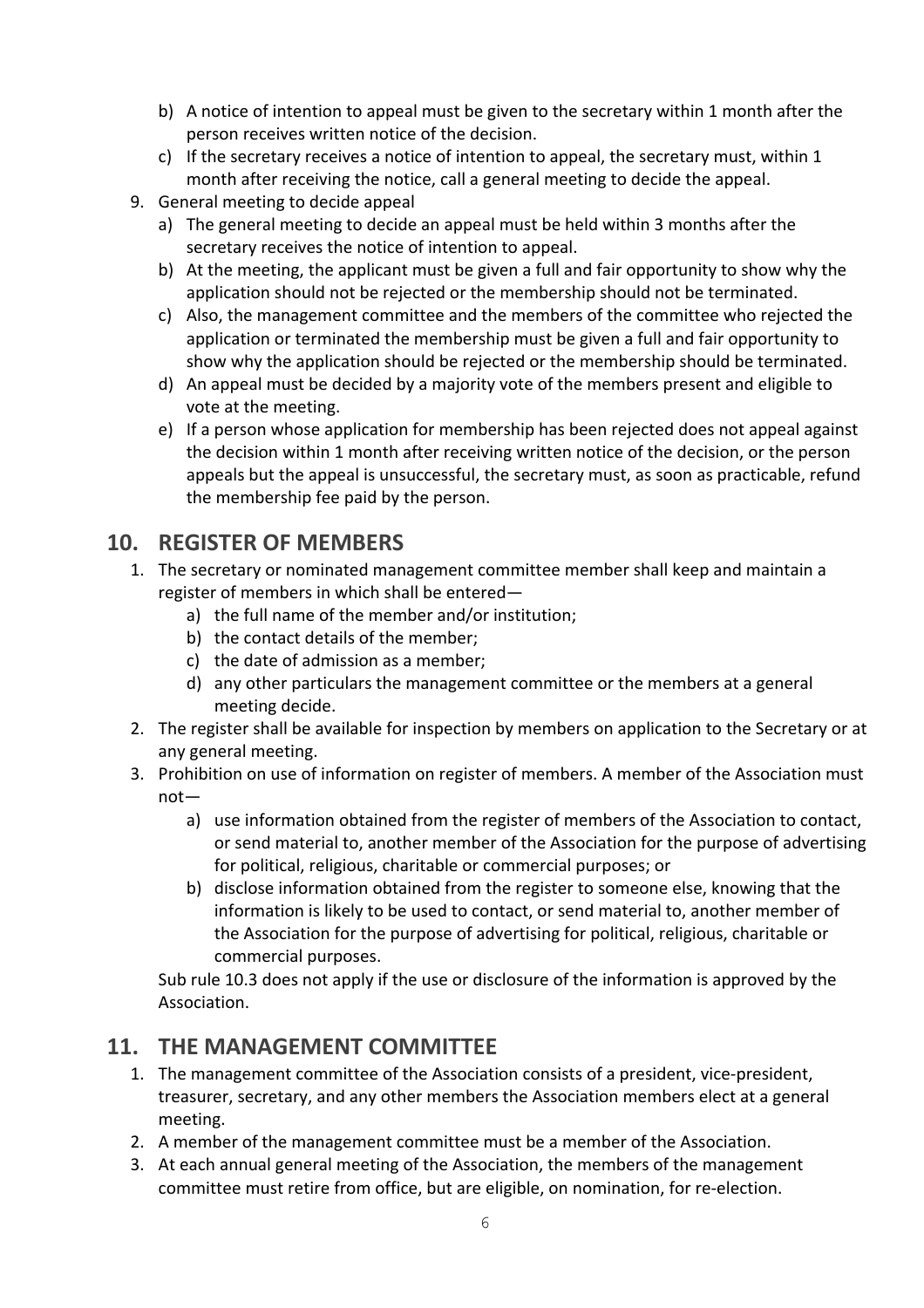4. A member of the Association may be appointed to a casual vacancy on the management committee under rule 16.

#### **12. ELECTING THE MANAGEMENT COMMITTEE**

- 1. A member of the management committee may only be elected as follows
	- a) any member of the Association may nominate another member (the candidate) to serve as a member of the management committee;
	- b) a nomination received prior to the meeting must be
		- i. in writing; and
		- ii. signed by the candidate and the members who nominated him or her; and
		- iii. given to the secretary at least 7 days before the annual general meeting at which the election is to be held;
	- c) if, at the start of the meeting, there are not enough candidates nominated, nominations may be taken from the floor of the meeting
	- d) each member of the Association present and eligible to vote at the annual general meeting may vote for 1 candidate for each vacant position on the management committee.
- 2. Any committee member or sub-committee member shall be eligible for re-election.
- 3. A person may be a candidate only if the person is a current financial member
- 4. A list of the candidates' names in alphabetical order, with the names of the members who nominated each candidate, must be posted at least 7 days immediately preceding the annual general meeting.
- 5. If required by the management committee, balloting lists must be prepared containing the names of the candidates in alphabetical order.
- 6. The management committee must ensure that, before a candidate is elected as a member of the management committee, the candidate is advised
	- i. whether or not the Association has public liability insurance; and
	- ii. if the Association has public liability insurance—the amount of the insurance.

#### **13. MANAGEMENT COMMITTEE OFFICERS**

#### 1. President

The President is the senior officer, figurehead and senior representative of the Association. The President presides as Chair at all meetings and maintains meeting order and effectiveness.

2. Vice-President

The Vice-President shall provide support for the President in the fulfilment of the President's duties and shall replace the President as senior officer and Chairperson if the President is unable to fulfil that task from time to time.

#### 3. Secretary

The Secretary of the Association must, as soon as practicable after being appointed as Secretary, lodge notice with the Association of his or her address. It is the duty of the Secretary to:

- a) keep minutes of:
	- i. all appointments of office-bearers and members of the Association;
	- ii. the names of members of the Management Committee and members present at a meeting,
	- iii. all proceedings at Management Committee and general meetings,
- b) distribute a copy of the minutes to Management Committee members.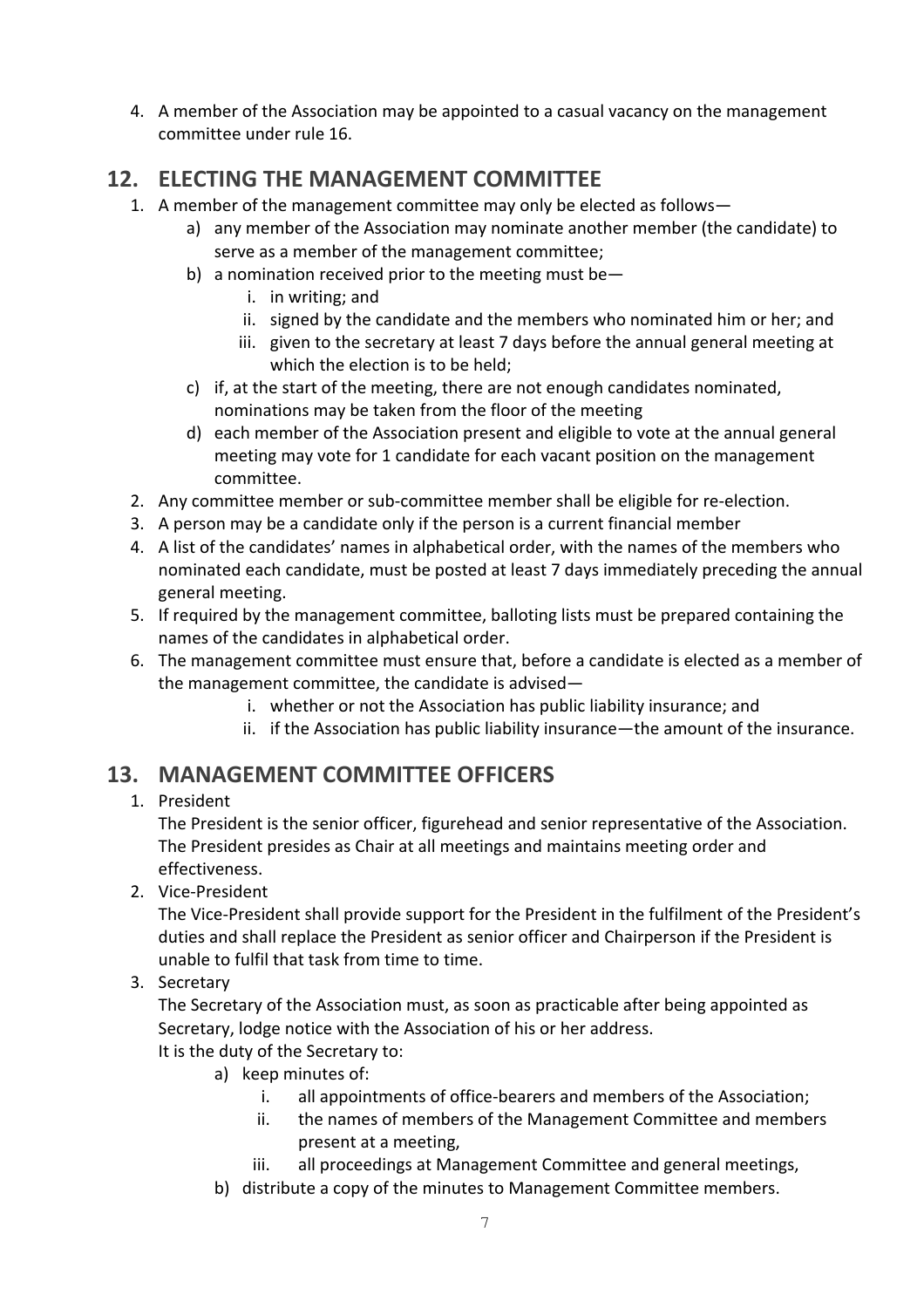- c) in association with the Chair, compile the agenda for each general meeting.
- d) ensure full and accurate minutes of all questions, matters, resolutions and other proceedings of each management committee meeting are recorded and stored. To ensure the accuracy of the minutes, the minutes of each management committee meeting must be signed by the chairperson of the meeting, or the chairperson of the next management committee meeting, verifying their accuracy.

#### 4. Treasurer

- It is the duty of the treasurer to:
	- a) collect and receive all monies due to the Association and make all payments authorised by the Association
	- b) as soon as practicable after the end date of each financial year, ensure a financial statement for its last reportable financial year is prepared
	- c) keep correct accounts and books showing the financial affairs of the Association with full details of all receipts and expenditure connected with the activities of the Association.
	- d) provide the accounts and books for inspection by members if requested.
- 5. Appointment of officers

The Management Committee may appoint, whether by contract or direct employment, an officer (without voting rights) and such other staff that may from time to time be deemed necessary to carry out the business of the Association.

## **14. RESIGNATION, REMOVAL OR VACATION OF OFFICE OF MANAGEMENT COMMITTEE MEMBER**

- 1. A member of the management committee may resign from the committee by giving written notice of resignation to the secretary.
- 2. The resignation takes effect at
	- a. the time the notice is received by the secretary; or
	- b. if a later time is stated in the notice—the later time.
- 3. A member may be removed from office at a general meeting of the Association if a majority of the members present and eligible to vote at the meeting vote in favour of removing the member.
- 4. Before a vote of members is taken about removing the member from office, the member must be given a full and fair opportunity to show cause why he or she should not be removed from office.
- 5. A member has no right of appeal against the member's removal from office under this rule.
- 6. A member immediately vacates the office of member in the circumstances mentioned in section 64(2) of the Act.
- 7. Any member of the committee who is absent without apology for more than two consecutive meetings shall be deemed to have resigned from the committee.

#### **15. VACANCIES ON MANAGEMENT COMMITTEE**

- 1. If a casual vacancy happens on the management committee, the continuing members of the committee may appoint another member of the Association to fill the vacancy until the next annual general meeting.
- 2. The continuing members of the management committee may act despite a casual vacancy on the management committee.
- 3. However, if the number of committee members is less than the number fixed under rule 19.1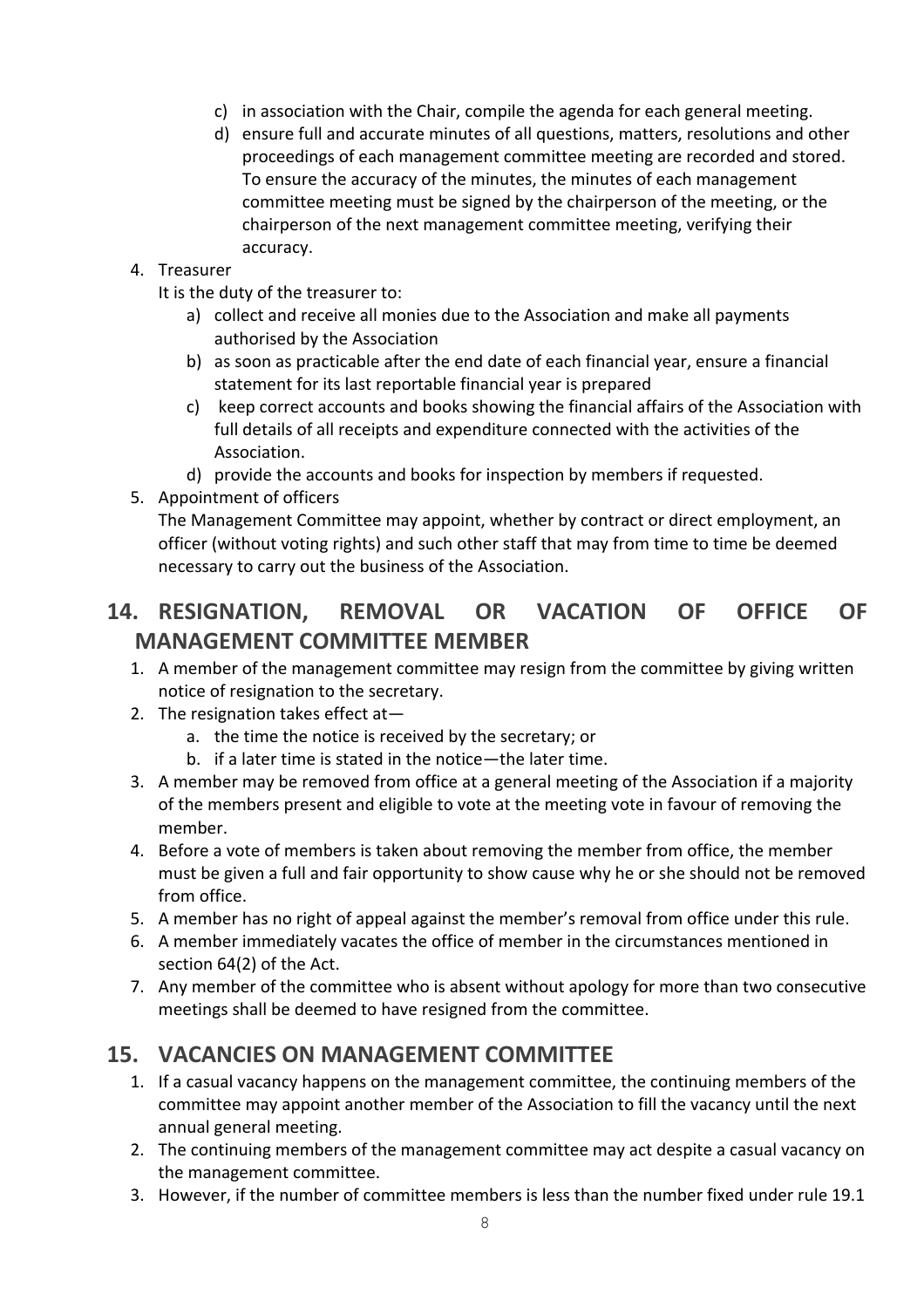as a quorum of the management committee, the continuing members may act only to—

- a. increase the number of management committee members to the number required for a quorum; or
- b. call a general meeting of the Association.

#### **16. FUNCTIONS OF MANAGEMENT COMMITTEE**

- 1. Subject to these rules or a resolution of the members of the Association carried at a general meeting, the management committee has the general control and management of the administration of the affairs, property and funds of the Association.
- 2. The management committee has authority to interpret the meaning of these rules and any matter relating to the Association on which the rules are silent, but any interpretation must have regard to the Act, including any regulation made under the Act.
- 3. The Management Committee may exercise the powers of the Association
	- a) to borrow, raise or secure the payment of amounts in a way the committee members decide; and
	- b) to secure the amounts mentioned in paragraph (a) or the payment or performance of any debt, liability, contract, guarantee or other engagement incurred or to be entered into by the Association in any way, including by the issue of debentures (perpetual or otherwise) charged upon the whole or part of the Association's property, both present and future; and
	- c) to purchase, redeem or pay off any securities issued; and
	- d) to borrow amounts from members and pay interest on the amounts borrowed; and
	- e) to mortgage or charge the whole or part of its property; and
	- f) to issue debentures and other securities, whether outright or as security for any debt, liability or obligation of the Joint Council; and
	- g) to provide and pay off any securities issued; and
	- h) to invest in a way the members of the committee may from time to time decide.

#### **17. MEETINGS OF MANAGEMENT COMMITTEE**

- 1. Subject to this rule, the management committee may meet and conduct its proceedings as it considers appropriate.
- 2. The management committee must meet regularly and as required to properly exercise its functions.
- 3. The management committee may hold meetings, or permit a committee member to take part in its meetings, by using any technology that reasonably allows the member to hear and take part in discussions as they happen.
- 4. A committee member who participates in the meeting as mentioned in sub rule 18.3 is taken to be present at the meeting.
- 5. A question arising at a committee meeting is to be decided by a majority vote of members of the committee present at the meeting and, if the votes are equal, the president shall have a casting vote in addition to her/his own vote, providing that the rules of the Association are complied with, and that all expenditure is authorised by the committee.
- 6. A member of the management committee must not vote on a question about a contract or proposed contract with the Association if the member has an interest in the contract or proposed contract and, if the member does vote, the member's vote must not be counted.
- 7. If there is no president or if the president is not present within 10 minutes after the time fixed for a management committee meeting, the vice-president shall act as chairperson of the committee or the members may choose 1 of their number to preside as chairperson at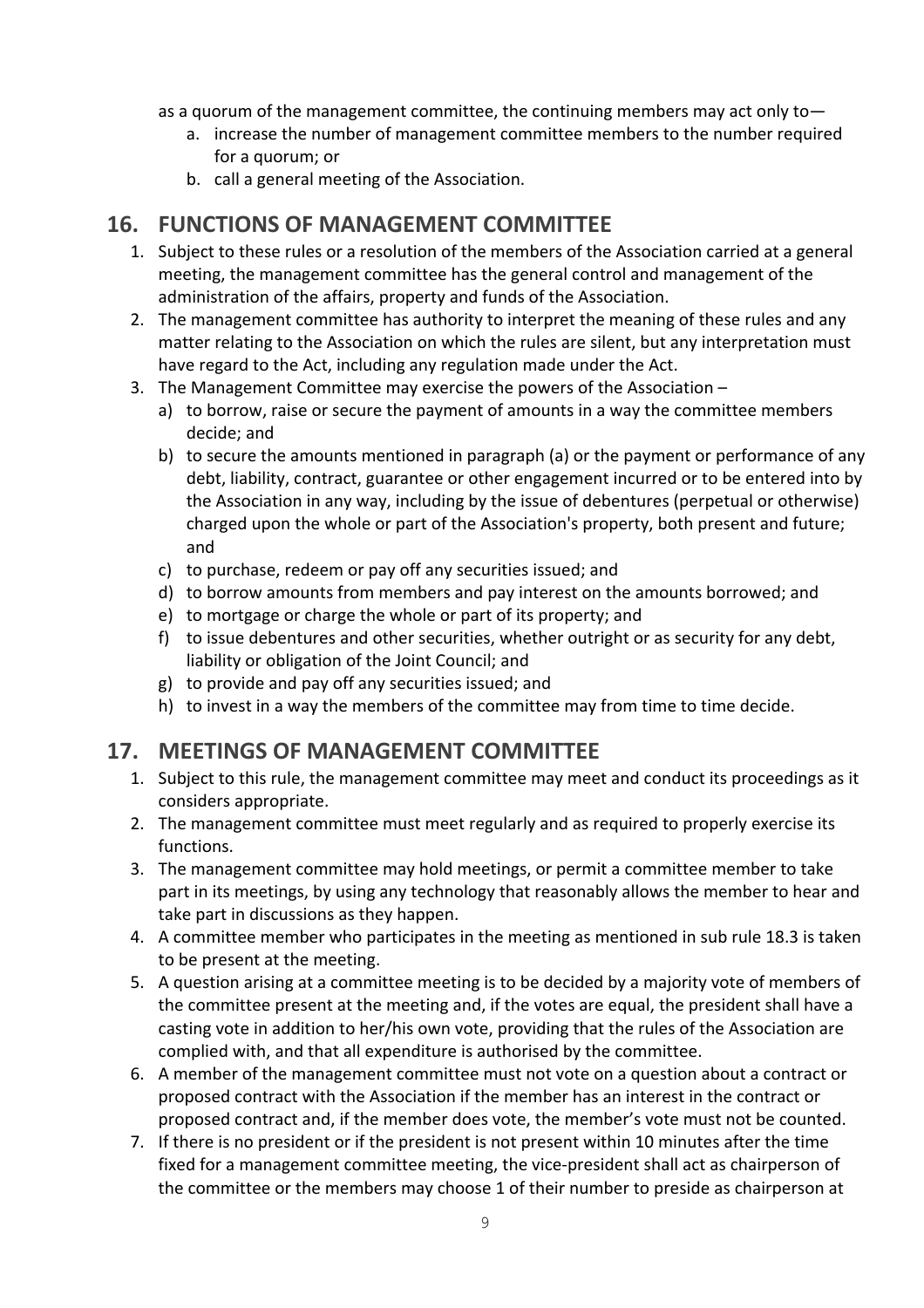the meeting.

## **18. QUORUM FOR, AND ADJOURNMENT OF, MANAGEMENT COMMITTEE MEETING**

- 1. At a management committee meeting, more than 50% of the members elected to the committee as at the close of the last general meeting of the members form a quorum.
- 2. If there is no quorum within 30 minutes after the time fixed for a management committee meeting called on the request of members of the committee, the meeting lapses.
- 3. If there is no quorum within 30 minutes after the time fixed for a management committee meeting called other than on the request of the members of the committee
	- a) the meeting is to be adjourned for at least 1 day; and
	- b) the members of the management committee who are present are to decide the day, time and place of the adjourned meeting.
- 4. If, at an adjourned meeting mentioned in sub rule 19.3, there is no quorum within 30 minutes after the time fixed for the meeting, the meeting lapses.

#### **19. SPECIAL MEETING OF MANAGEMENT COMMITTEE**

- 1. If the secretary receives a written request signed by at least 33% of the members of the management committee, the secretary must call a special meeting of the committee by giving each member of the committee notice of the meeting within 14 days after the secretary receives the request.
- 2. If the secretary is unable or unwilling to call the special meeting, the president must call the meeting.
- 3. A request for a special meeting must state
	- a) why the special meeting is called; and
	- b) the business to be conducted at the meeting.
- 4. A notice of a special meeting must state
	- a) the day, time and place of the meeting; and
	- b) the business to be conducted at the meeting.
- 5. A special meeting of the management committee must be held within 14 days after notice of the meeting is given to the members of the management committee.
- 6. The President may summon Special Meetings of the Association.

## **20. APPOINTMENT OF SUBCOMMITTEES**

- 1. The management committee may appoint subcommittee(s) consisting of members of the Association considered appropriate by the committee to help with the conduct of the Association's operations.
- 2. A member of a subcommittee who is not a member of the management committee is not entitled to vote at a management committee meeting.
- 3. A subcommittee may elect a chairperson of its meetings.
- 4. If a chairperson is not elected, or if the chairperson is not present within 10 minutes after the time fixed for a meeting, the members present may choose 1 of their number to be chairperson of the meeting.
- 5. A subcommittee may meet and adjourn as it considers appropriate.
- 6. A question arising at a subcommittee meeting is to be decided by a majority vote of the members present at the meeting and, if the votes are equal, the question is decided in the negative.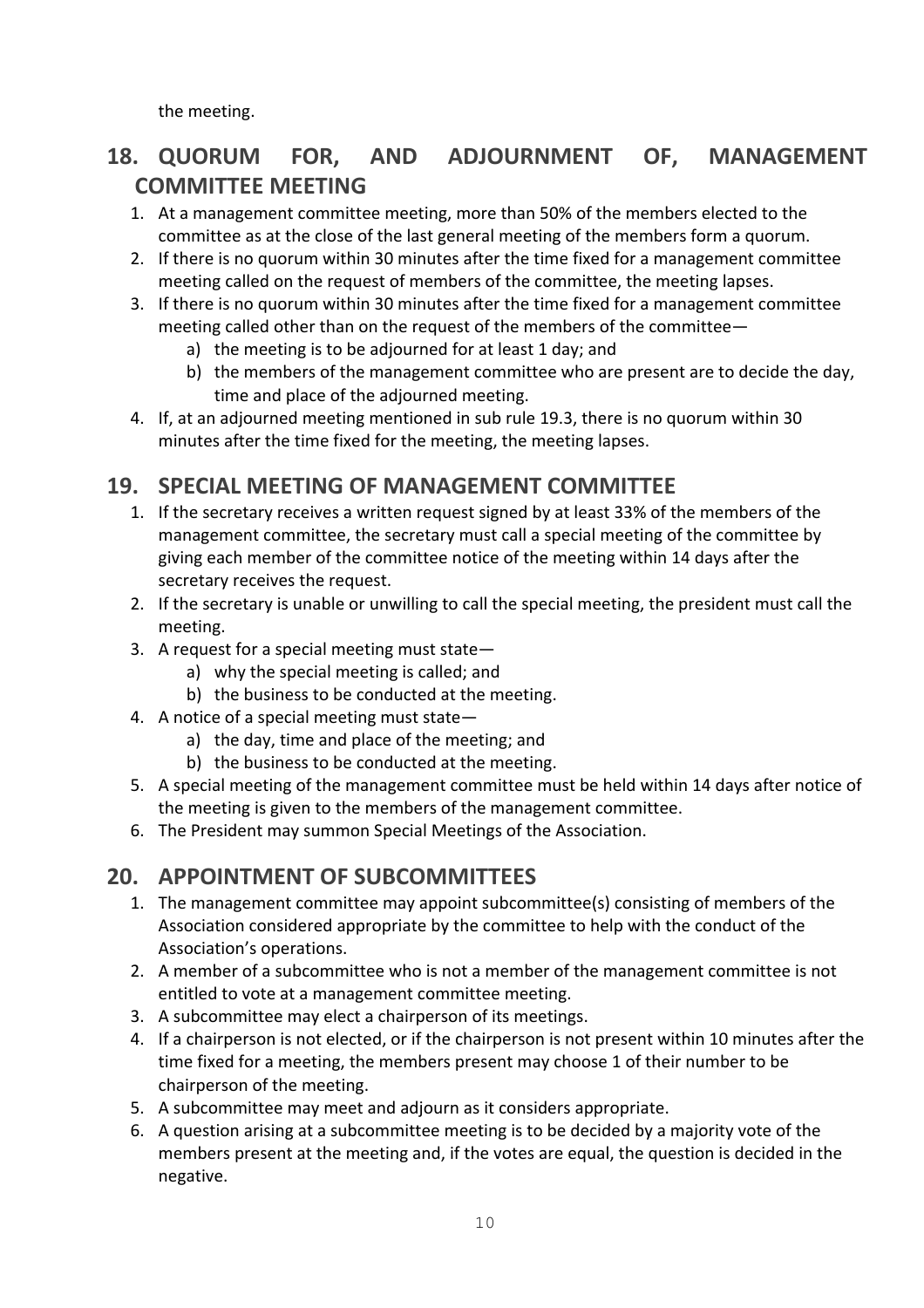## **21. ACTS NOT AFFECTED BY DEFECTS OR DISQUALIFICATIONS**

- 1. An act performed by the management committee, a subcommittee or a person acting as a member of the management committee is taken to have been validly performed.
- 2. Sub rule 22.1 applies even if the act was performed when
	- a. there was a defect in the appointment of a member of the management committee, subcommittee or person acting as a member of the management committee; or
	- b. a management committee member, subcommittee member or person acting as a member of the management committee was disqualified from being a member.

#### **22. RESOLUTIONS OF MANAGEMENT COMMITTEE WITHOUT MEETING**

- 1. A written resolution signed by each member of the management committee is as valid and effectual as if it had been passed at a committee meeting that was properly called and held.
- 2. A resolution mentioned in sub rule 23.1 may consist of several documents in like form, each signed by 1 or more members of the committee.

#### **23. ANNUAL GENERAL MEETINGS**

Annual general meeting must be held—

- a) at least once each year; and
- b) within 6 months after the end date of the Association's reportable financial year.

#### **24. BUSINESS TO BE CONDUCTED AT THE ANNUAL GENERAL MEETING**

The following business must be conducted at each annual general meeting of the Association—

- a) receiving a report on the affairs of the Association during the past year;
- b) receiving the Association's financial statement, and audit report, for the last reportable financial year;
- c) presenting the financial statement and audit report to the meeting for adoption;
- d) electing members of the management committee;
- e) appointing an auditor for the present financial year. The auditor means a certified accountant who is not a member of the committee or any sub-committee

## **25. NOTICE OF GENERAL MEETING**

The secretary may call a general meeting of the Association. If the secretary is unable or unwilling to call the meeting, the president must call the meeting.

The schedule of general meetings shall allow the objectives of the Association to be achieved.

- 1. The secretary must give at least 14 days notice of the meeting to each member of the Association.
- 2. The management committee may decide the way in which the notice must be given.
- 3. However, notice of the following meetings must be given in writing
	- a) a meeting called to hear and decide the appeal of a person against the management committee's decision—
	- b) to reject the person's application for membership of the Association; or
	- c) to terminate the person's membership of the Association;
	- d) a meeting called to hear and decide a proposed special resolution of the Association.
- 4. The management committee may hold meetings, or permit a committee member to take part in its meetings, by using any technology that reasonably allows the member to hear and take part in discussions as they happen.
- 5. A committee member who participates in the meeting as mentioned in sub rule 26.4 is taken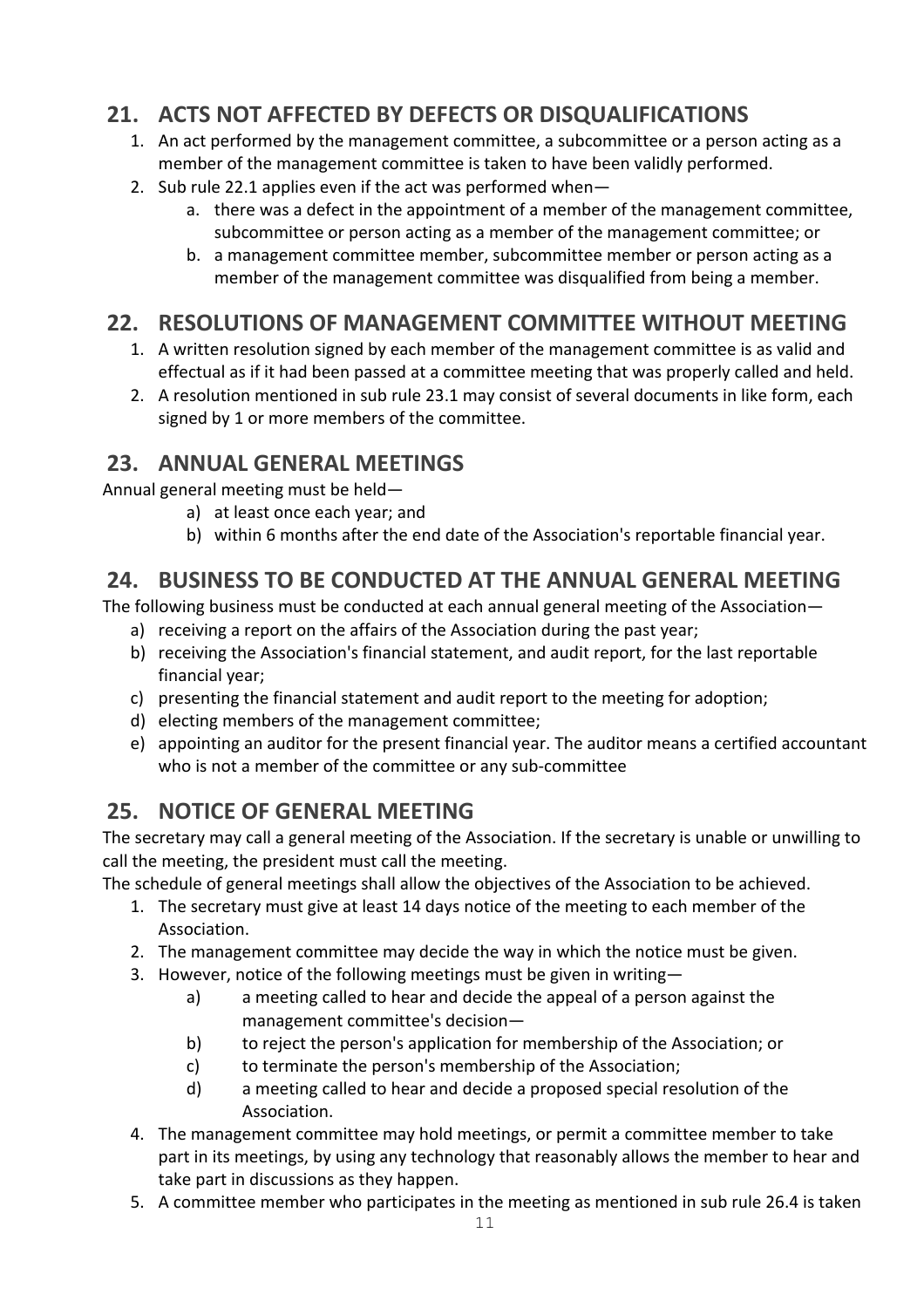to be present at the meeting.

6. A notice of a general meeting must state the business to be conducted at the meeting.

## **26. QUORUM FOR, AND ADJOURNMENT OF, GENERAL MEETING**

- 1. The quorum for a general meeting is at least the number of members elected or appointed to the management committee at the close of the Association's last general meeting plus 1.
- 2. No business may be conducted at a general meeting unless there is a quorum of members when the meeting proceeds to business.
- 3. If there is no quorum within 30 minutes after the time fixed for a general meeting called on the request of members of the management committee or the Association, the meeting lapses.
- 4. If there is no quorum within 30 minutes after the time fixed for a general meeting called other than on the request of members of the management committee or the Association
	- a. the meeting is to be adjourned for at least 7 days; and
	- b. the management committee is to decide the day, time and place of the adjourned meeting.

## **27. PROCEDURE AT GENERAL MEETING**

- 1. A member may take part and vote in a general meeting in person, by proxy, or by using any technology that reasonably allows the member to hear and take part in discussions as they happen.
- 2. A member who participates in a meeting as mentioned in sub rule 28.1 is taken to be present at the meeting.
- 3. At each general meeting
	- a. the president is to preside as chairperson; and
	- b. if there is no president or if the president is not present within 15 minutes after the time fixed for the meeting or is unwilling to act, the members present must elect 1 of their number to be chairperson of the meeting; and
	- c. the chairperson must conduct the meeting in a proper and orderly way.

## **28. VOTING AT GENERAL MEETING**

- 1. At a general meeting, each question, matter or resolution, other than a special resolution, must be decided by a majority of votes of the members present.
- 2. Each member present and eligible to vote is entitled to 1 vote only and, if the votes are equal, the chairperson has a casting vote as well as a primary vote.
- 3. Any Individual, Institutional, Institutional Sponsored Member, or Life Members is entitled to vote at a general meeting if the member's annual subscription is paid in full at the date of the meeting.
- 4. The method of voting is to be decided by the management committee.
- 5. However, if at least 20% of the members present demand a secret ballot, voting must be by secret ballot.
- 6. If a secret ballot is held, the chairperson must appoint 2 members to conduct the secret ballot in the way the chairperson decides.
- 7. The result of a secret ballot as declared by the chairperson is taken to be a resolution of the meeting at which the ballot was held.

## **29. SPECIAL GENERAL MEETING**

1. The secretary must call a special general meeting by giving each member of the Association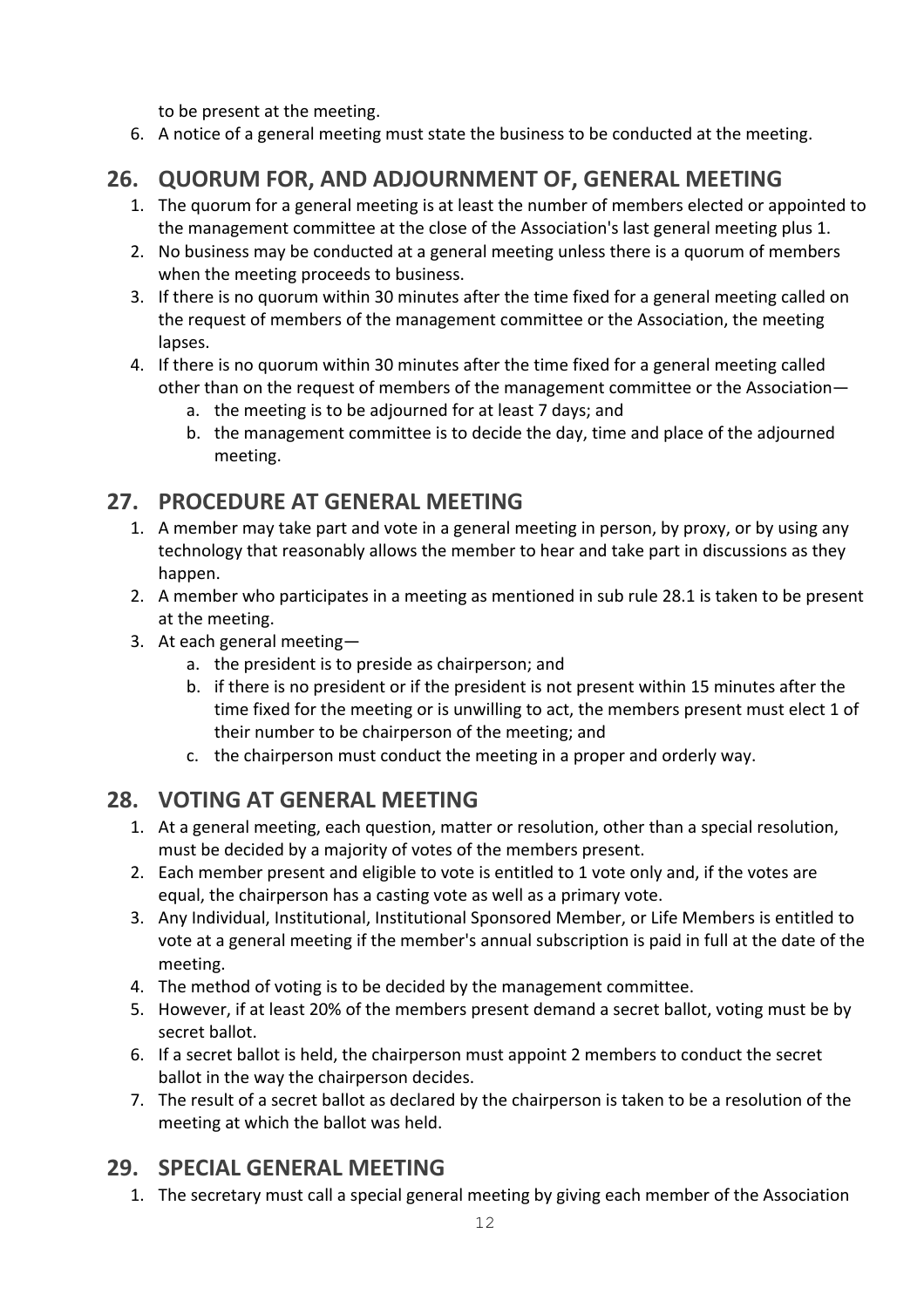notice of the meeting within 14 days after—

- a) being directed to call the meeting by the management committee; or
- b) being given a written request signed by
	- i. at least 33% of the number of members of the management committee when the request is signed; or
	- ii. at least the number of ordinary members of the Association equal to double the number of members of the Association on the management committee when the request is signed plus 1; or
- c) being given a written notice of an intention to appeal against the decision of the management committee
	- i. to reject an application for membership; or
	- ii. to terminate a person's membership.
- 2. A request mentioned in sub rule 30.1(b) must state
	- a) why the special general meeting is being called; and
	- b) the business to be conducted at the meeting.
- 3. A special general meeting must be held within 3 months after the secretary
	- i. is directed to call the meeting by the management committee; or
	- ii. is given the written request mentioned in sub rule 29.1(b); or
	- iii. is given the written notice of an intention to appeal mentioned in sub rule 29.1(c).
- 4. If the secretary is unable or unwilling to call the special meeting, the president must call the meeting.

#### **30. PROXIES**

1. An instrument appointing a proxy must be in writing and be in the following or similar form—

*Queensland Art Teachers Association*

*I, \_\_\_\_\_\_\_\_\_\_\_\_\_\_\_\_\_\_of\_\_\_\_\_\_\_\_\_\_\_\_\_\_\_\_\_\_\_ , being a member of the Association,* 

*appoint \_\_\_\_\_\_\_\_\_\_\_\_\_\_\_\_\_\_\_\_\_\_\_\_\_ of \_\_\_\_\_\_\_\_\_\_\_\_\_\_\_\_\_ as my proxy to vote for me* 

*on my behalf at the (annual) general meeting of the Association, to be held on the \_\_\_\_\_\_day* 

*of\_\_\_\_\_\_\_\_\_\_ 20\_\_\_\_ and at any adjournment of the meeting.*

*Signed this \_\_\_\_\_\_\_\_day of \_\_\_\_\_\_\_\_\_\_ 20\_\_\_\_.*

*Signature* 

- 2. A proxy may be a member of the Association or another person who then holds the rights of the member until the close of the meeting.
- 3. Each instrument appointing a proxy must be given to the secretary before the start of the meeting or adjourned meeting at which the person named in the instrument proposes to vote.
- 4. Unless otherwise instructed by the appointor, the proxy may vote as the proxy considers appropriate.
- 5. If a member wants a proxy to vote for or against a resolution, the instrument appointing the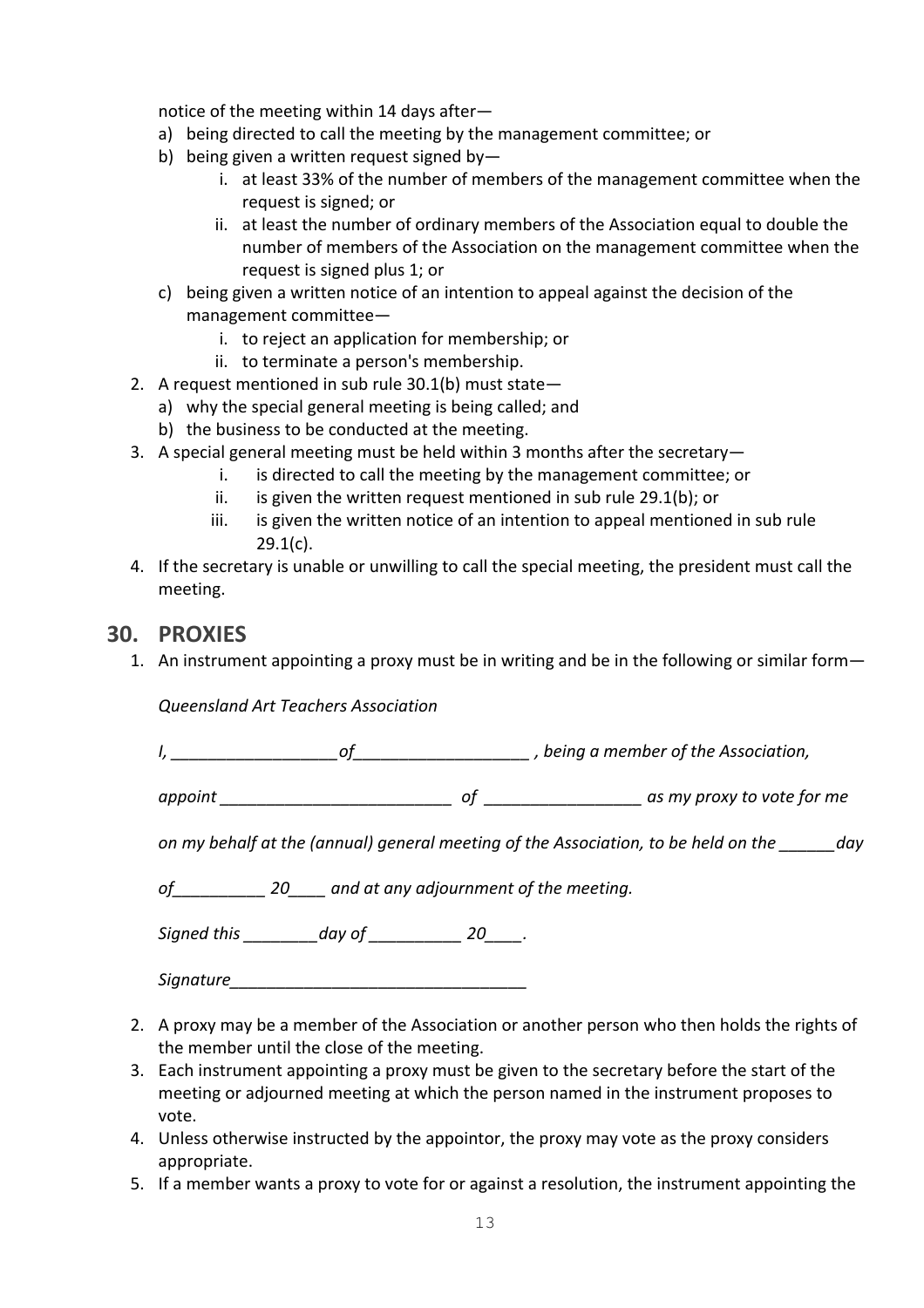proxy must be in the following or similar form—

#### *Queensland Art Teachers Association*

*I, \_\_\_\_\_\_\_\_\_\_\_\_\_\_\_\_\_\_of\_\_\_\_\_\_\_\_\_\_\_\_\_\_\_\_\_\_\_ , being a member of the Association,* 

*appoint \_\_\_\_\_\_\_\_\_\_\_\_\_\_\_\_\_\_\_\_\_\_\_\_\_ of \_\_\_\_\_\_\_\_\_\_\_\_\_\_\_\_\_ as my proxy to vote for me* 

*on my behalf at the (annual) general meeting of the Association, to be held on the \_\_\_\_\_\_day* 

*of\_\_\_\_\_\_\_\_\_\_ 20\_\_\_\_ and at any adjournment of the meeting.*

*Signed this \_\_\_\_\_\_\_\_day of \_\_\_\_\_\_\_\_\_\_ 20\_\_\_\_.*

*Signature\_\_\_\_\_\_\_\_\_\_\_\_\_\_\_\_\_\_\_\_\_\_\_\_\_\_\_\_\_\_\_\_*

*This form is to be used \*in favour of/\*against [strike out whichever is not wanted] the following resolutions—*

• *[List relevant resolutions]*

#### **31. MINUTES OF GENERAL MEETINGS**

- 1. The secretary must ensure full and accurate minutes of all questions, matters, resolutions and other proceedings of each general meeting are recorded and stored.
- 2. To ensure the accuracy of the minutes
	- a) the minutes of each general meeting must be signed by the chairperson of the meeting, or the chairperson of the next general meeting, verifying their accuracy; and
	- b) the minutes of each annual general meeting must be signed by the chairperson of the meeting, or the chairperson of the next meeting of the Association that is a general meeting or annual general meeting, verifying their accuracy.
- 3. If asked by a member of the Association, the secretary must, within 28 days after the request is made
	- a) make the record of a particular general meeting available for inspection by the member at a mutually agreed time and place; and
	- b) give the member copies of the minutes of the meeting.
- 4. The Association may require the member to pay the reasonable costs of providing copies of the minutes.

#### **32. BY-LAWS**

- 1. The management committee may make, amend or repeal by-laws, not inconsistent with these rules, for the internal management of the Association.
- 2. A by-law may be set aside by a vote of members at a general meeting of the Association.

#### **33. ALTERATION OF RULES**

- 1. Subject to the Act, these rules may be amended, repealed or added to by a special resolution carried at a general meeting.
- 2. No such amendment, repeal or addition shall be valid unless the same shall have been previously submitted to and approved by the Department of Consumer Affairs, Brisbane, Queensland.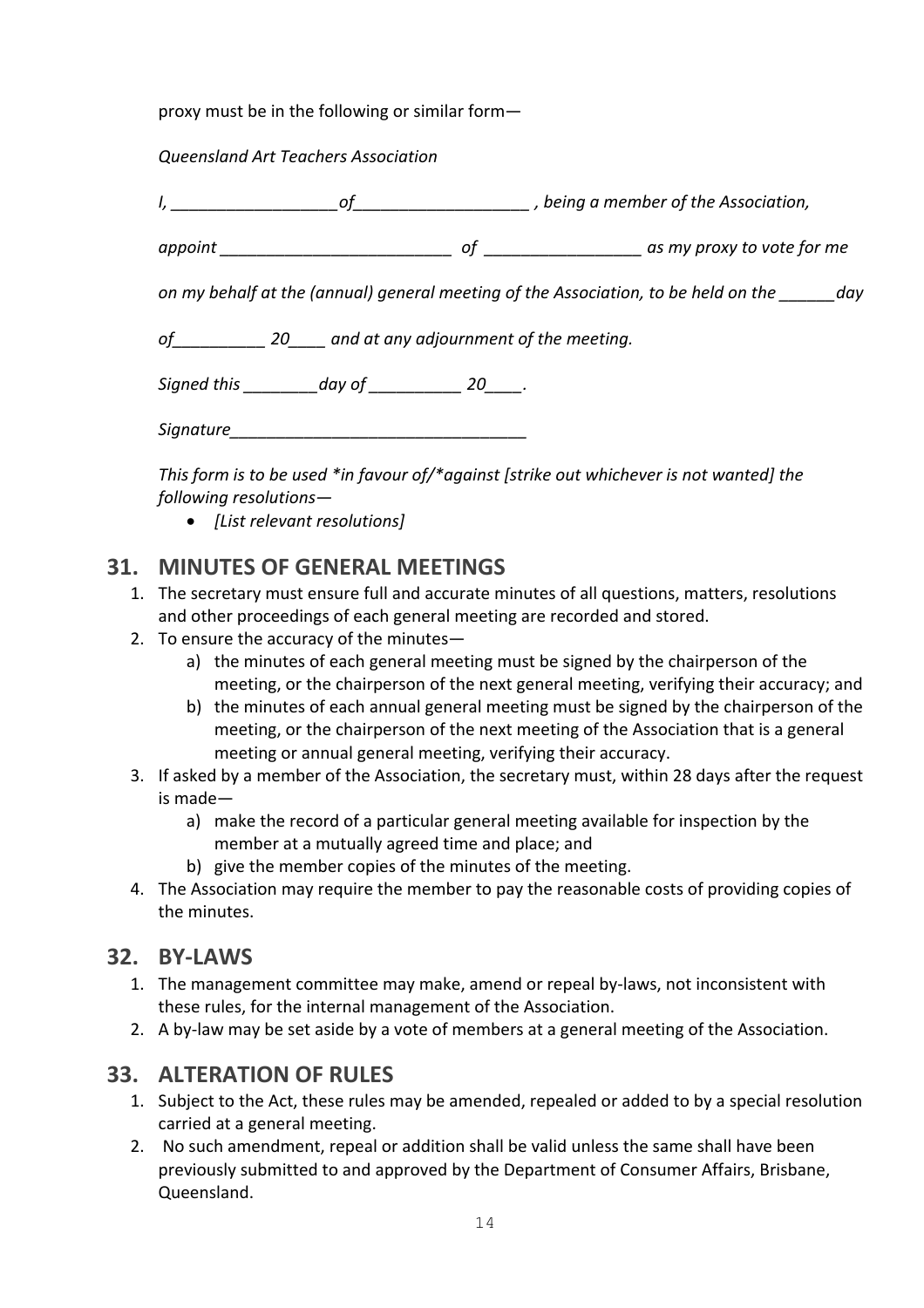#### **34. COMMON SEAL**

- 1. The management committee must ensure the Association has a common seal.
- 2. The common seal must be
	- a. kept securely by the management committee; and
	- b. used only under the authority of the management committee.
- 3. Each instrument to which the seal is attached must be signed by a member of the management committee and countersigned by
	- a. the secretary; or
	- b. another member of the management committee; or
	- c. someone authorised by the management committee.

| $\mathbb{C}^{\mathfrak{n}m}\mathfrak{n}_{o}$ |
|----------------------------------------------|
| Queensland Art                               |
| Teachers Association Inc.                    |
| QATA<br>ABN 27 256 797 173                   |
|                                              |

Figure 1 Common Seal of QATA

## **35. FUNDS AND ACCOUNTS**

- 1. QATA is a not for profit organisation. That is, the assets and income of the Association shall be applied solely in promotion of its objects and in the exercise of its powers. No portion shall be distributed directly or indirectly to the member delegates of the Association except as bona fide compensation for services rendered or expenses incurred on behalf of the Association.
- 2. The funds of the Association must be kept in an account in the name of the Association in a financial institution decided by the management committee.
- 3. Records and accounts must be kept in the English language showing full and accurate particulars of the financial affairs of the Association.
- 4. All amounts must be deposited in the financial institution account as soon as practicable after receipt.
- 5. A payment by the Association of \$100 or more must be made by electronic funds transfer.
- 6. Payments of \$100 or more must be approved by any 2 of the following
	- a. the president;
	- b. the secretary;
	- c. the treasurer;
	- d. any 1 of 3 other members of the Association who have been authorised by the management committee to approve expenditure.
- 7. Payments under \$100 may be authorised by any 1 of the president, the secretary or the treasurer.
- 8. A petty cash account must be kept on the imprest system, and the management committee must decide the amount of petty cash to be kept in the account.
- 9. All expenditure must be approved or ratified at a management committee meeting.

#### **36. DOCUMENTS AND ASSETS**

The management committee must:

- ensure the safe custody of books, documents, instruments of title and securities of the Association for the continuation of association records for future committee members.
- maintain a fixed asset register of all physical assets purchased or donated during each